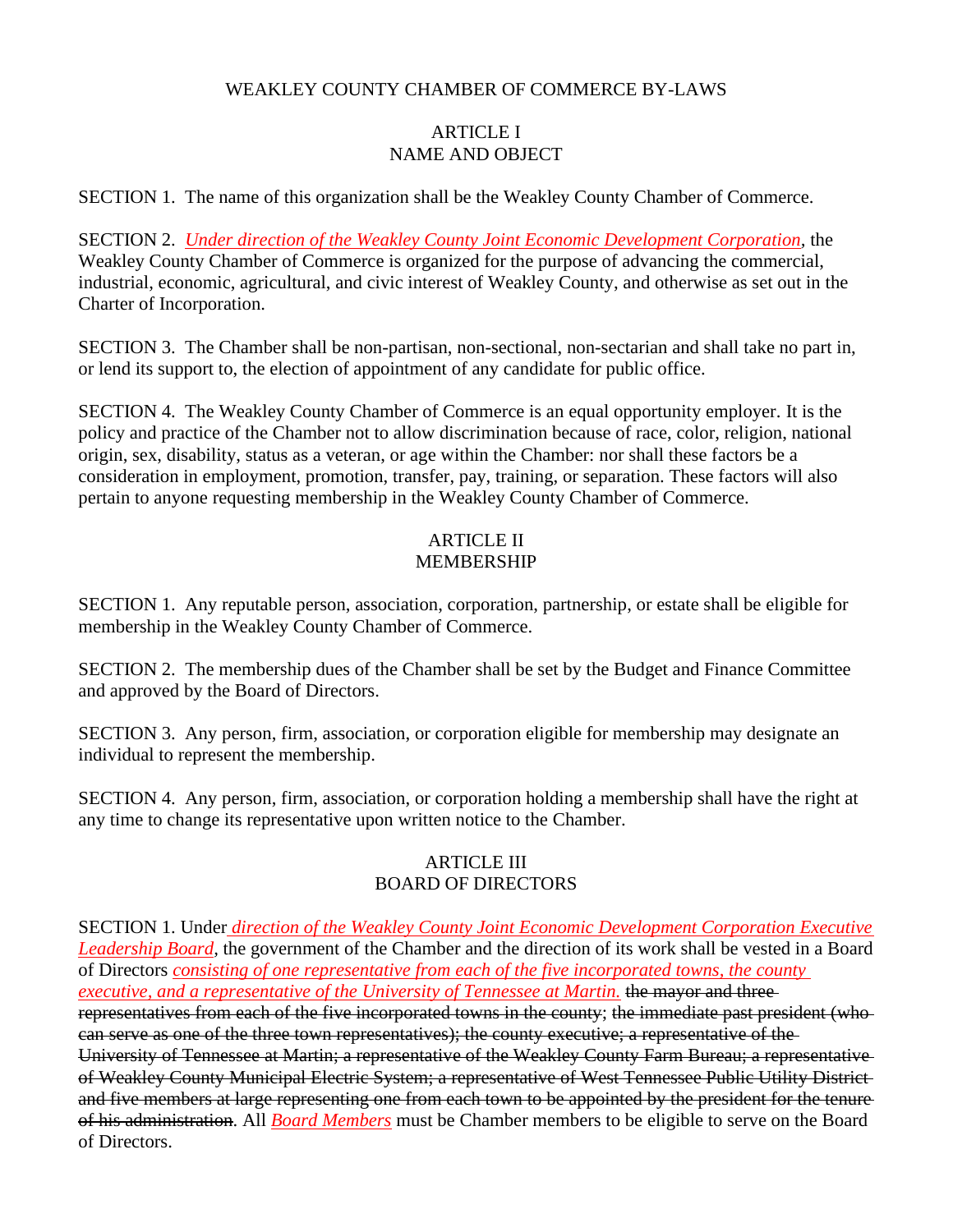SECTION 2. One of The members of the Board of Directors representing each of the five towns shall be appointed elected each year in May for a term of three years by *electronic* ballot submitted to the entire membership. The term of office for the elected Directors shall begin on July 1. After two consecutive terms of service on the Board of Directors, a board member representing one of the towns whose term is ending will be ineligible for one year *term* to be nominated for a position on the board. An exception may be made to this requirement *at the discretion of the Chamber Director*. if the person is serving as a member of the Executive Committee when their term on the Board of Directors expires.

SECTION 3. Designated members of the Board of Directors representing UTM, WCMES, WCFB and WTPUD shall be designated by the organizations which they represent.

SECTION *3* 4. Five members, who are appointed by the President at least thirty days prior to the election, and the five mayors shall compose the nominating committee. It shall be their duty to nominate from the membership of the Chamber at least two members to be voted on for membership on the Board of Directors for each position to be filled. The nominating committee shall file a list of the nominees recommended with the *Chamber Director* Executive Director not later than fifteen days before the *term*  election. The names of these nominees shall be submitted to the entire membership. Nominations, other than those recommended by the committee, may be made by any member who files the name of the nominee with the Executive *Chamber* Director at least fifteen days prior to the election.

SECTION 5. Vacancies of board members representing the five towns are to be filled by vote of the Board of Directors, based upon a recommendation by the mayor of the respective town. Vacancies of designated members of the board are to be filled by the designated organization represented.

SECTION 6 4. All voting *for representatives* shall be by *electronic ballot and take place before the new fiscal year*. The number of nominees corresponding to the number of directors to be elected from each town who receive the highest number of votes shall be declared elected to represent that incorporated town. All members may vote on all nominees.

### ARTICLE IV **OFFICERS**

SECTION 1. Within ten days after the annual election, the Directors shall meet and the president-electfrom the previous year shall be formally named as president. The president-elect, who shall be a member of the Board of Directors, shall be elected by the Board of Directors as the next order of business. The five town mayors serve as vice-presidents. The executive director of the Chamber, who may or may not be a member of the Board of Directors, shall serve as secretary and treasurer for the Board.

SECTION 2. The office of president, and consequently, the office of president-elect, shall rotate among the towns in the county, with the order of rotation to be as follows: Martin, Dresden, Sharon, Gleason, and Greenfield.

SECTION 3. A town may have the right to forfeit its turn in the rotation process for having the president represent its town, with such decision to be announced by the mayor of the town accompanied by written or spoken consent of the elected board members from that town at the time the said town is to be represented in the office of president-elect.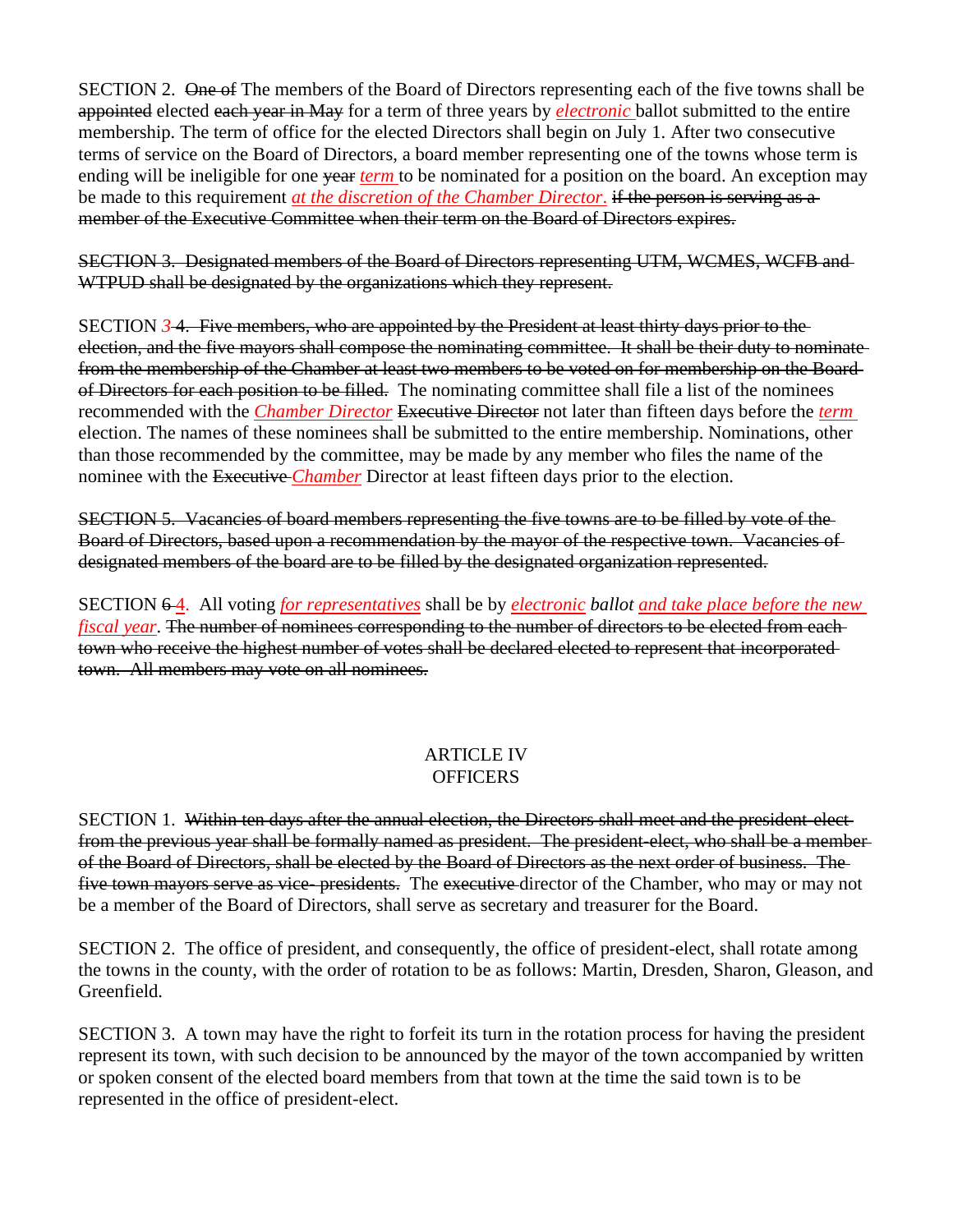SECTION 4. The president shall preside at all meetings of the Chamber and of the Board of Directors, and perform all duties incident to this office. He/she shall, subject to the approval of the Board of Directors, appoint all committees and he shall be an ex-officio member of all committees.

SECTION 5. The president-elect shall be a working member of the Board of Directors and shall assist the president in the performance of duties as assigned by the president. If, at any time during the year of service as president-elect, the individual chosen president-elect indicates that he/she is not willing to assume the duties and responsibilities of the office of president-elect or president, the town may substitute another individual to serve as president-elect, or the town may waive the right to the position through the procedures outlined in Section 3 (above).

SECTION 6. The executive *Chamber* Director shall conduct the official correspondence, preserve all books, documents, and communications, keep books of accounts, and maintain an accurate record of the proceedings of the Chamber and of the Board of Directors' meetings.

SECTION 7. The Executive *Chamber* Director shall receive and disburse the funds of the Chamber. No disbursements shall be made unless they have been authorized by the Board of Directors. All disbursements shall be made by checks which shall be signed by the Executive *Chamber* Director and countersigned by a member of the Executive Committee. At frequent intervals the Executive *Chamber* Director shall make reports to the Board of Directors, which at its discretion require him/her to give acceptable bond, in such sum as the board may determine, for the faithful performance of his/her duties.

## ARTICLE V **COMMITTEE**

SECTION 1. The Board of Directors shall authorize and define the powers and duties of all committees.

SECTION 2. The President shall appoint all committees, subject to confirmation by the Board of Directors. Standing committees shall include Personnel Committee, Budget and Finance Committee, and Business Development Committee, and *Nominating Committee*. Other committees shall be appointed as the President and/or Board of Directors deem necessary.

SECTION 3. The Executive Committee shall consist of the Past-President, President and President-Elect *be the Weakley County Joint Economic Development Corporation Executive Leadership Board and their officers.*

## ARTICLE VI **MEETINGS**

SECTION 1. The Board of Directors may provide for holding membership meetings whenever it may be considered necessary or desirable.

SECTION 2. The Board of Directors shall call a membership meeting upon petition signed by not less than ten percent of the members.

SECTION 3. An annual meeting of the Chamber may be held if deemed necessary after the close of the fiscal year, at a time and place to be determined by the Board of Directors.

SECTION 4. The Board of Directors shall meet quarterly at such times as may be determined by said Board, at which time the actions of the Executive Committee shall be reviewed and any other matters may